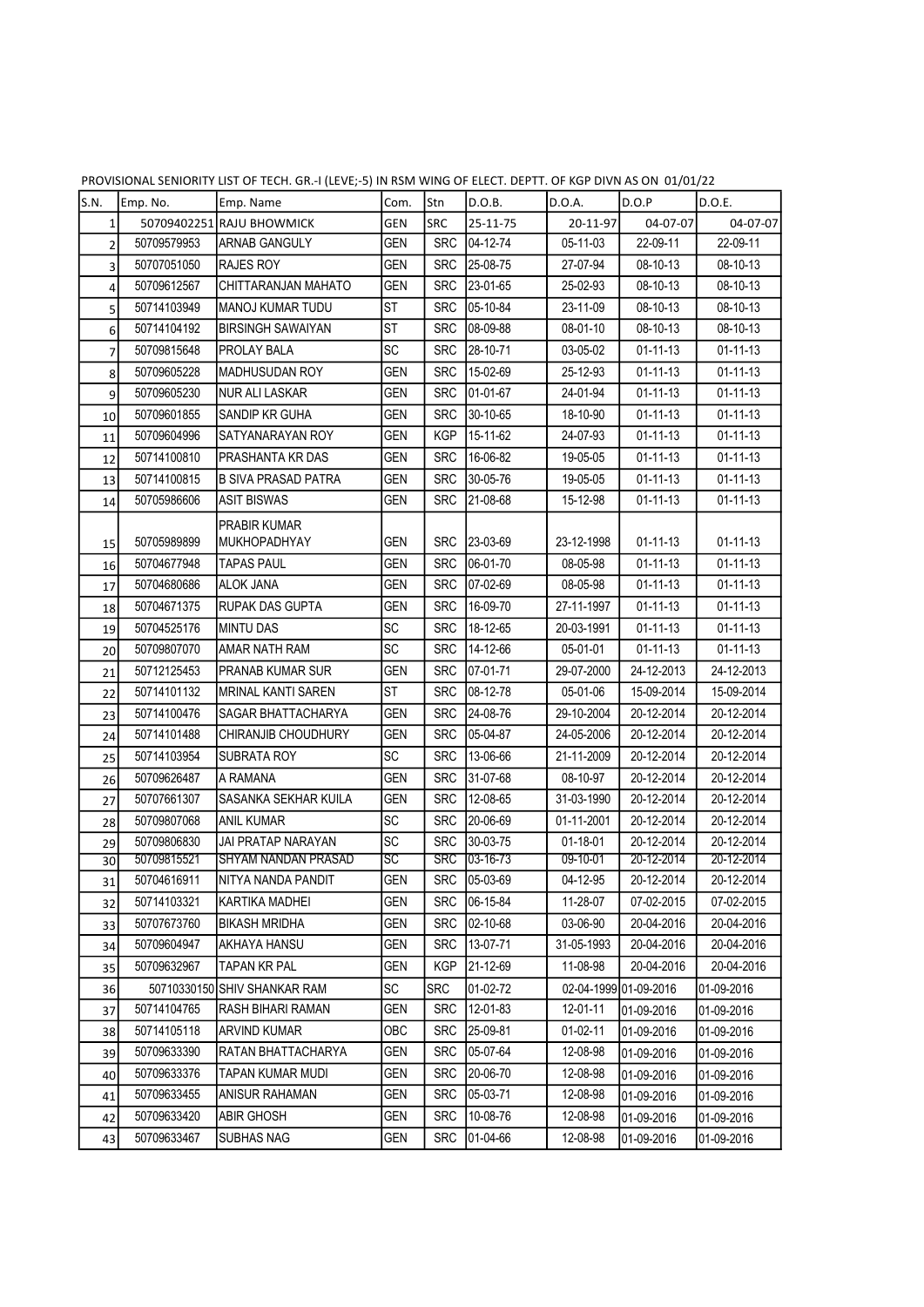| 44 | 50709633418 | RAKESH KR CHOWDHARY           | <b>GEN</b>      | <b>SRC</b> | 30/03/1975       | 12-08-98   | 01-09-2016            | 01-09-2016            |
|----|-------------|-------------------------------|-----------------|------------|------------------|------------|-----------------------|-----------------------|
| 45 | 50709633431 | ASIS KR DEY                   | <b>GEN</b>      | <b>SRC</b> | 08-10-67         | 12-08-98   | 01-09-2016            | 01-09-2016            |
| 46 | 50709633388 | SANDIP BANERJEE               | GEN             | <b>SRC</b> | 13-06-74         | 12-08-98   | 01-09-2016            | 01-09-2016            |
| 47 | 50709633406 | SUBHAS CHANDRA ROY            | GEN             | <b>SRC</b> | 02-12-69         | 12-08-98   | 01-09-2016            | 01-09-2016            |
| 48 | 50714103690 | ATINDRA SARKAR                | <b>GEN</b>      | <b>SRC</b> | 01-02-76         | 28-08-2007 | 01-09-2016            | 01-09-2016            |
| 49 | 50709645597 | SANJAY VERMA                  | GEN             | <b>SRC</b> | 06-06-77         | 06-01-00   | 01-09-2016            | 01-09-2016            |
| 50 | 50707484586 | P MANMADHA RAO                | <b>GEN</b>      | <b>KGP</b> | 17/04/1970       | 12-04-00   | 01-09-2016            | 01-09-2016            |
| 51 | 50709648422 | RANJAN KUMAR PAL              | <b>GEN</b>      | <b>SRC</b> | 10-11-73         | 12-05-00   | 01-09-2016            | 01-09-2016            |
| 52 | 50709649359 | PROTAP HALDER                 | <b>GEN</b>      | <b>SRC</b> | 10-17-67         | 01-07-00   | 01-09-2016            | 01-09-2016            |
| 53 | 50706495035 | AMAL KRISHNA PAUL             | <b>GEN</b>      | <b>SRC</b> | 25-04-1968       | 08-01-97   | 01-09-2016            | 01-09-2016            |
| 54 | 50712133292 | CHANCHAL CHARIT               | <b>GEN</b>      | <b>SRC</b> | 03-01-73         | 10-01-02   | 01-09-2016            | 01-09-2016            |
| 55 | 50704638062 | <b>SUKANTA DAS</b>            | <b>SC</b>       | <b>SRC</b> | 01-01-71         | 07-08-96   | 01-09-2016            | 01-09-2016            |
| 56 | 50707953604 | SUBHAMOY BHATTACHERJEE GEN    |                 | <b>SRC</b> | 04-08-72         | 02-08-97   |                       | 01-09-2016 01-09-2016 |
| 57 | 50754658100 | <b>MANAS KUMAR MANNA</b>      | <b>GEN</b>      | <b>SRC</b> | 11-02-70         | 03-04-97   |                       | 01-09-2016 01-09-2016 |
| 58 | 50709816070 | <b>SUJAN SENGUPTA</b>         | <b>GEN</b>      | <b>SRC</b> | 06-10-75         | 05-07-02   | 31-12-2014            | 31-12-2016            |
| 59 | 50754660464 | NABA KISHOR BARMAN            | <b>GEN</b>      | <b>SRC</b> | 10-12-69         | 30-04-1997 | 31-12-2014            | 31-12-2016            |
| 60 | 50709816010 | <b>SANJAY KUMAR</b>           | <b>GEN</b>      | <b>SRC</b> | 25-07-1971       | 05-07-02   | 31-12-2014            | 31-12-2016            |
| 61 | 50714103317 | <b>SUBRATA BAR</b>            | <b>GEN</b>      | <b>SRC</b> | 04-11-81         | 23-11-2007 | 31-12-2014            | 31-12-2016            |
| 62 | 50709815995 | SHYAMA PADA MANDAL            | SC              | <b>SRC</b> | 07-08-66         | 17-07-2002 | 31-12-2014            | 31-12-2016            |
| 63 | 50705770099 | <b>MAHESH KUMAR</b>           | SC              | <b>SRC</b> | 12-02-72         | 24-05-1993 | 31-12-2014            | 31-12-2016            |
| 64 | 50714100230 | <b>BIPIN MOCHI</b>            | SC              | <b>SRC</b> | 16-04-1980       | 30-07-2004 | 31-12-2014            | 31-12-2016            |
| 65 | 50714105566 | <b>BISWANATH SAMANTA</b>      | <b>GEN</b>      | <b>KGP</b> | 27-05-1983       | 13-05-2009 | 31-12-2014            | 31-12-2016            |
| 66 | 50714105565 | M PRADEEP KUMAR               | <b>GEN</b>      | <b>KGP</b> | 23-09-1987       | 09-07-09   | 31-12-2014            | 31-12-2016            |
| 67 | 50714105773 | RAJAT BOSE                    | <b>GEN</b>      | <b>SRC</b> | 30-04-1984       | 05-22-09   | 31-12-2014            | 31-12-2016            |
| 68 | 9403887     | SATYENDRA MISTRY              | <b>GEN</b>      | <b>SRC</b> | 07-05-1975       | 14-12-1996 | 10-03-2011            | 31-12-2016            |
| 69 | 50714105685 | SANGITA KUMARI SHARMA         | $\overline{SC}$ | <b>SRC</b> | 10-08-91         | 30-07-2012 | 21-02-2015            | $02 - 21 - 17$        |
| 70 | 50714103860 | ABHRA GHOSH                   | GEN             | <b>SRC</b> | 23-09-1981       | 10-09-09   | 21-02-2015            | 04-24-17              |
| 71 | 50714107203 | SHASHI KUMAR SHARMA           | ОВС             | <b>SRC</b> | 15-01-1987       | 24-09-2012 | 24-04-2015            | 04-24-17              |
| 72 | 50709648434 | ANUP KUMAR BERA               | GEN             | <b>SRC</b> | 05-08-73         | 13-05-2000 | 20-07-2018            | 20-07-2018            |
| 73 | 50704670577 | SHYAMAL KUMAR ROY             | <b>GEN</b>      | <b>SRC</b> | 12-01-67         | 09-13-97   | 20-07-2018            | 20-07-2018            |
| 74 | 50709800190 | KARRI RAJ KUMAR               | <b>GEN</b>      | <b>KGP</b> | 06-08-75         | 26-10-2000 | 20-07-2018            | 20-07-2018            |
| 75 | 50701965682 | AMAL KUMAR ROY                | GEN             |            | SRC 12-10-64     | 20-08-1992 | 20-07-2018            | 20-07-2018            |
| 76 | 50704043637 | DIBYENDU GHOSH                | GEN             | <b>SRC</b> | 02-01-69         | 30-03-1996 | 20-07-2018            | 20-07-2018            |
| 77 | 50704652459 | PRASANTA SETT                 | GEN             | <b>SRC</b> | 01-28-69         | 07-02-97   | 20-07-2018            | 20-07-2018            |
| 78 | 50704652460 | ANIRUDDHA SEN                 | GEN             | <b>SRC</b> | 14-03-1969       | 07-02-97   | 20-07-2018            | 20-07-2018            |
| 79 | 50707836193 | ARDHENDU DAS                  | GEN             | <b>SRC</b> | 01-02-67         | 07-08-96   | 20-07-2018            | 20-07-2018            |
| 80 | 50709648471 | SRI. DIBYENDU PAUL            | GEN             | <b>SRC</b> | 21-12-1971       | 08-06-00   | 20-07-2018            | 20-07-2018            |
| 81 | 50709649347 | <b>ABDUL HANIF</b>            | GEN             | <b>SRC</b> | 23-05-1975       | 14-07-2000 | 20-07-2018            | 20-07-2018            |
| 82 | 50709649360 | SANDIP KAR                    | GEN             | <b>KGP</b> | 22-03-1974       | 20-06-2000 | 20-07-2018            | 20-07-2018            |
| 83 |             | 50714107161 SUDIP KR. MAUTY   | <b>GEN</b>      | KGP        | 15-02-1984       |            | 22-07-2013 29-09-2020 | 23-10-2020            |
| 84 |             | 50714107670 BUBUN RANA        | GEN             | <b>KGP</b> | 28-03-1987       | 22-07-2013 | 29-09-2020            | 23-10-2020            |
| 85 |             | 50714507728 SUBHOJIT KARMAKAR | SC              |            | PP/SRQ11-03-1991 | 08-08-2014 | 29-09-2020            | 23-10-2020            |
| 86 |             | 50714105309 PAYEL CHOWDHURY   | GEN             | <b>SRC</b> | 01-01-1992       | 26-05-2012 | 23-10-2020            | 23-10-2020            |
| 87 | 50709649372 | JOY KUNDU                     | GEN             | <b>SRC</b> | 30-11-1974       | 09-06-00   | 29-09-2020            | 23-10-2020            |
| 88 | 50707660546 | ANADI MAHATO                  | GEN             | <b>KGP</b> | 15-01-1969       | 22-04-1988 | 29-09-2020            | 23-10-2020            |
| 89 | 50709807147 | AJAY KUMAR                    | OBC             | <b>SRC</b> | 12-04-73         | 03-01-01   | 29-09-2020            | 23-10-2020            |